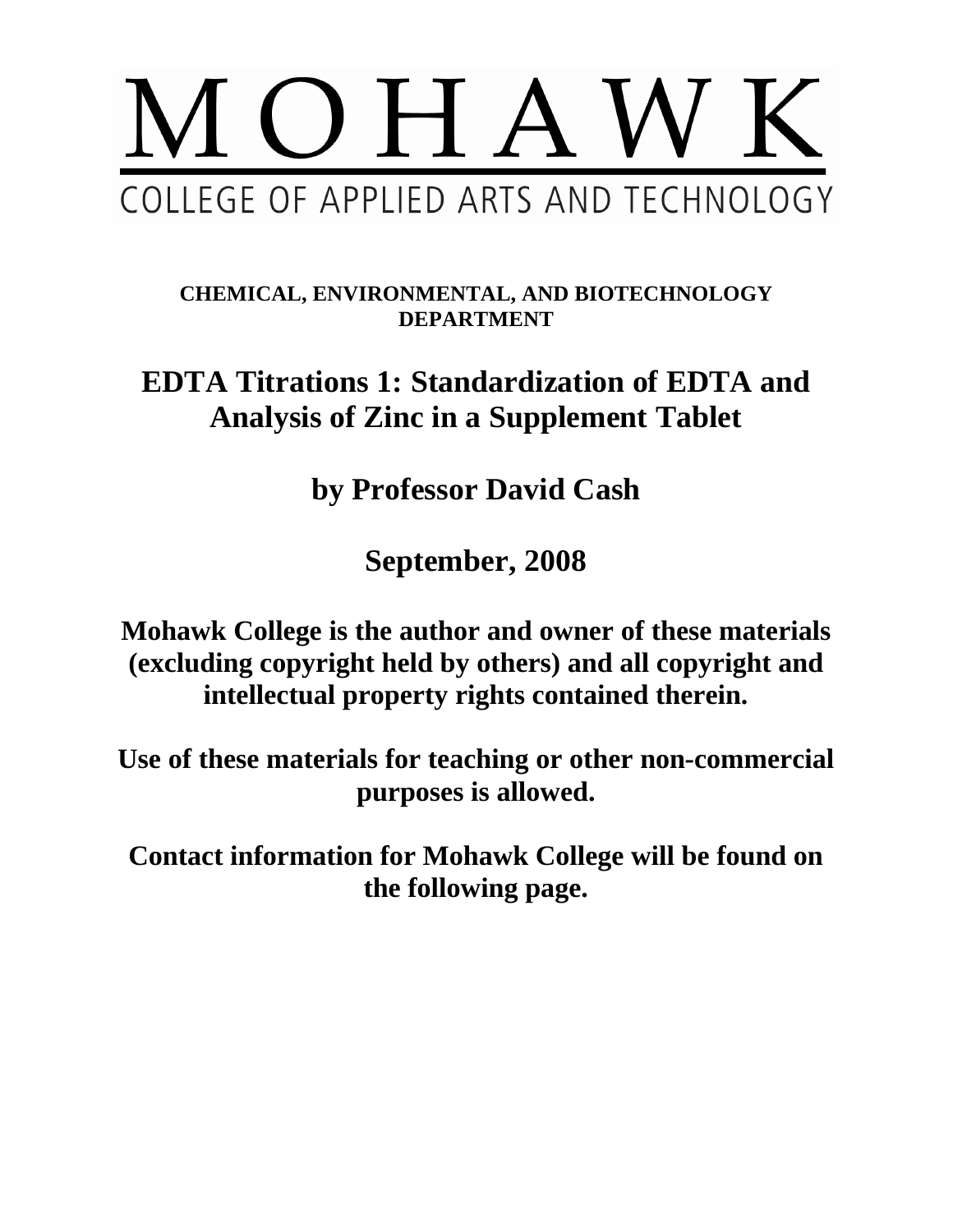**This Experiment is a 3 hour Analytical Chemistry laboratory exercise. It is designed for students in a common second term course of a 2-year diploma program (Biotechnology, Environmental, or Health Technician).**

> **For Information or Assistance Contact:**

# **MOHAWK COLLEGE CHEMICAL, ENVIRONMENTAL, AND BIOTECHNOLOGY DEPARTMENT**

**Professor Cindy Mehlenbacher cindy.mehlenbacher@mohawkcollege.ca 905-575-1212 ext. 3122**

> **Bill Rolfe (Chief Technologist) bill.rolfe@mohawkcollege.ca 905-575-2234**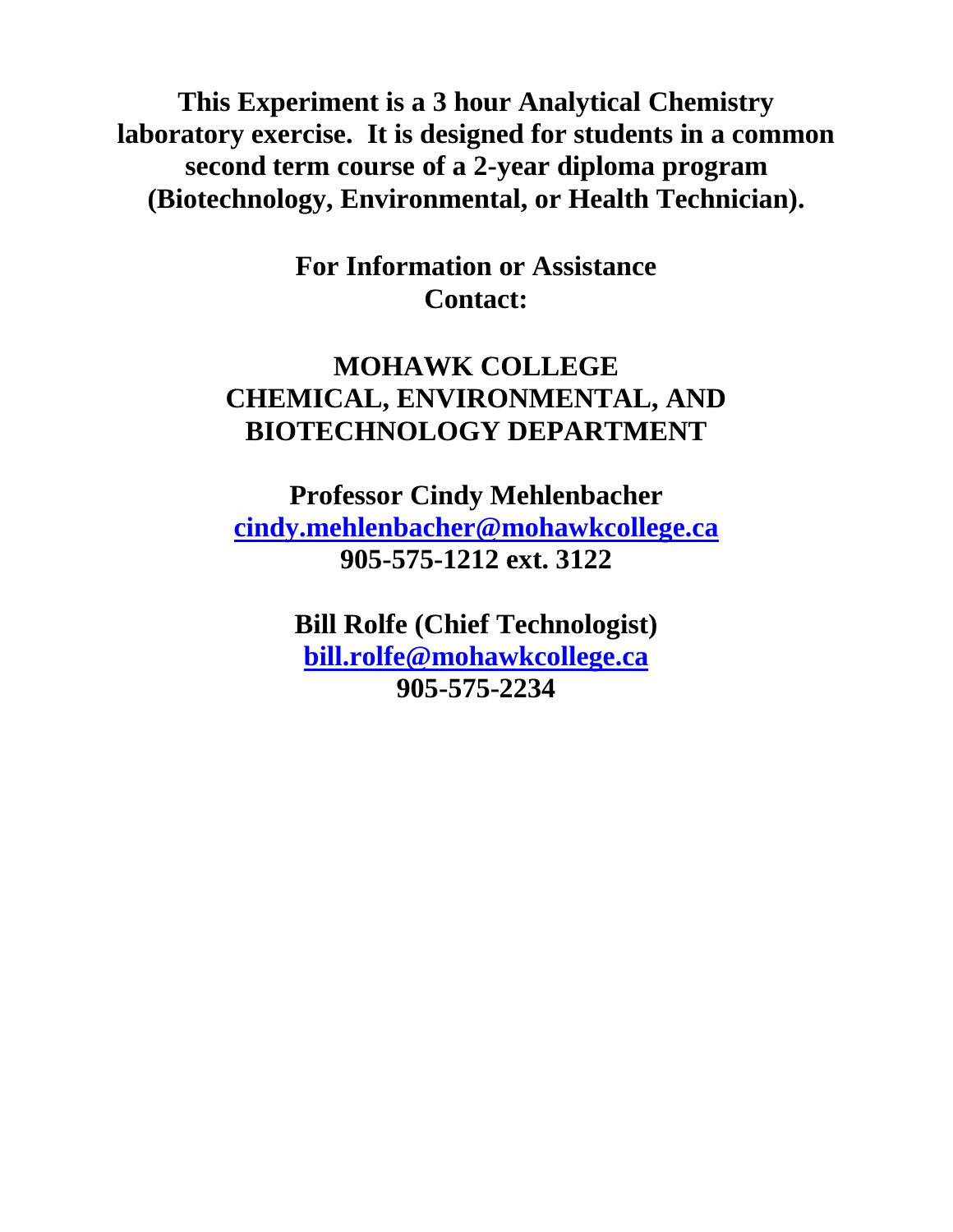#### **Experiment 5**

#### **Complexometric Titration (1): Standardization of an EDTA Solution with Zinc Ion Solution and Analysis of Zinc Supplement Tablets**

#### **OBJECTIVE**

Complexometric volumetric titrations with **EDTA** (**e**thylene**d**iamine**t**etraacetic **a**cid) will be performed. The comprehension and skills learned will be transferable to other laboratory and workplace situations.

- A primary-standard zinc ion solution will be prepared from primary-standard zinc metal.
- A supplied EDTA solution will be standardized using the primary-standard zinc ion solution.
- The secondary standard EDTA solution will be employed to determine the zinc content of a dietary supplement.

#### **REFERENCE**

**Harris, Chapter 3, pages 265-281.**

#### **INTRODUCTION**

#### **Ethylenediaminetetraacetic Acid (EDTA)**

EDTA, the molecular structure of which is shown to the left below, is the most useful member of a class of compounds called aminopolycarboxylic acids. EDTA undergoes successive acid dissociations to form a negatively charged ion, shown below to the right below.



This ion has the ability to "wrap" itself around positive metal ions in water solution. This process is called **chelation** or **complex formation**. The chelation reaction between EDTA and many metal ions has a very large equilibrium constant. The reaction is always **1 mol of EDTA to 1 mol of metal ion**.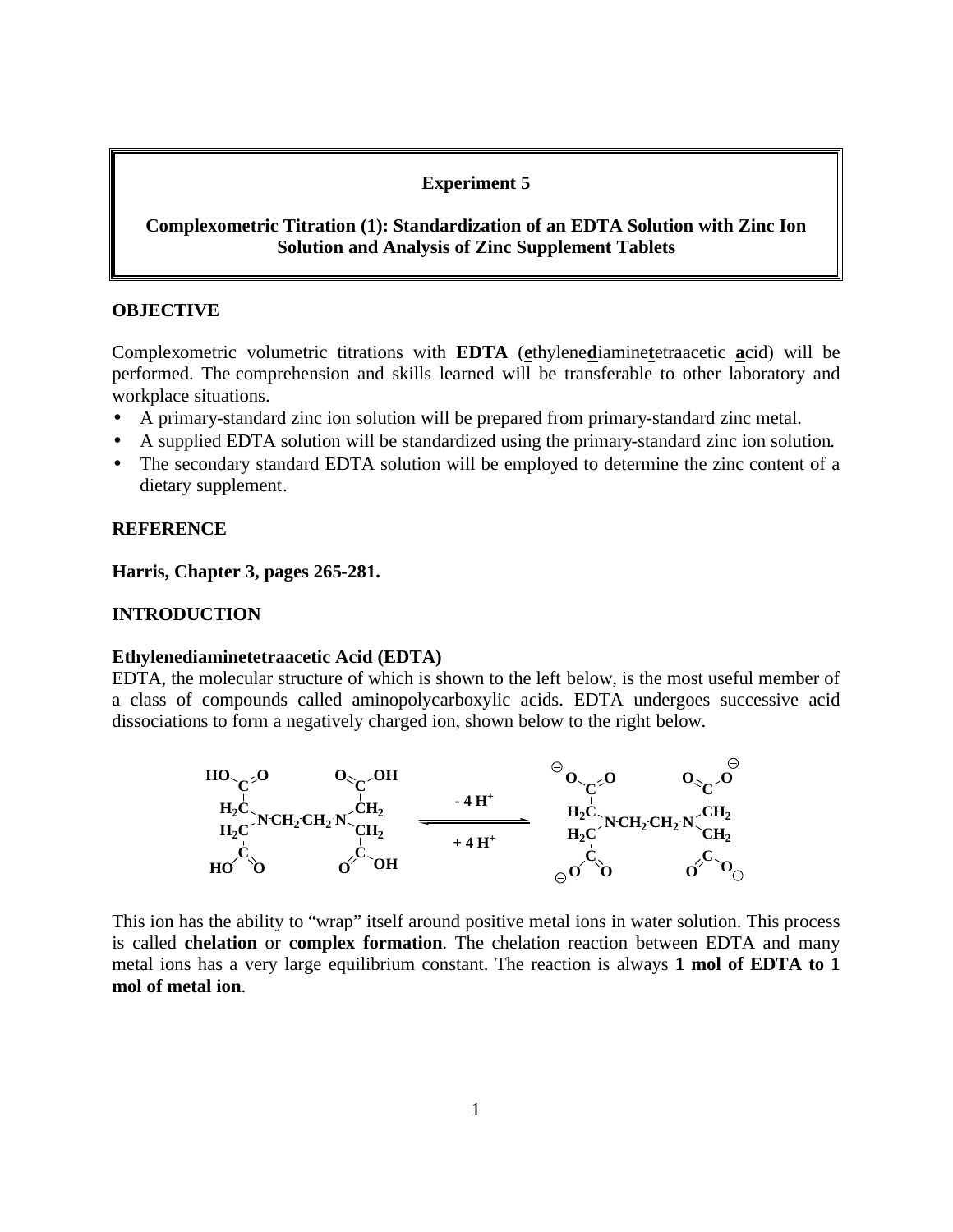# **Applications of EDTA Chelation (Complexation)**

EDTA has many uses:

- Chemical Analysis of Metals
- Medical Removal of Heavy Metals in Accidental Poisonings
- Boiler Water Softening by Chelation
- Removal of Hard Water Scale by Cleaning Agents
- Addition to Shampoo to Soften Water
- Addition to Prepared Food to Prevent Spoilage by Metal Ions
- Solubilization of Metal Ions in Fertilizers and Vitamin Supplements

EDTA is not used in residential water softening or home laundry products because it is too expensive and because it is so effective, it would remove calcium from our bodies if it got into the drinking water supply.

#### **Reaction of EDTA with Metal Ions**

Except for the alkali metal ions of charge  $+1$ , most metal ions in aqueous solution react with EDTA to form complex ions in solution. The three-dimensional shape of one such complex ion is illustrated in **Harris**, page 265.

All metal ions react with EDTA in the mol ratio of 1 to 1. For zinc ions in water:

$$
Zn^{2+} (aq) + EDTA^{4-} (aq) \rightarrow Zn (EDTA)^{2-} (aq) \quad K_f = 3.2 \times 10^{16}
$$

#### **pH Dependence of EDTA Equlibriums (Equilibriums = Equilibria)**

Since EDTA is an acid substance with four weak acid dissociations, the reactions with metal ions are pH dependent. The metal ions that react most strongly with EDTA can be titrated in acidic solution. **Zinc** is an example of a metal ion that is titrated in acidic solution.

The metals that react more weakly with EDTA must be titrated in alkaline solution. **Calcium** and **Magnesium** are examples of metal ions that must be titrated in alkaline solution.

To ensure consistent results of titrations, the pH of the solutions must be controlled by using **buffer** solutions.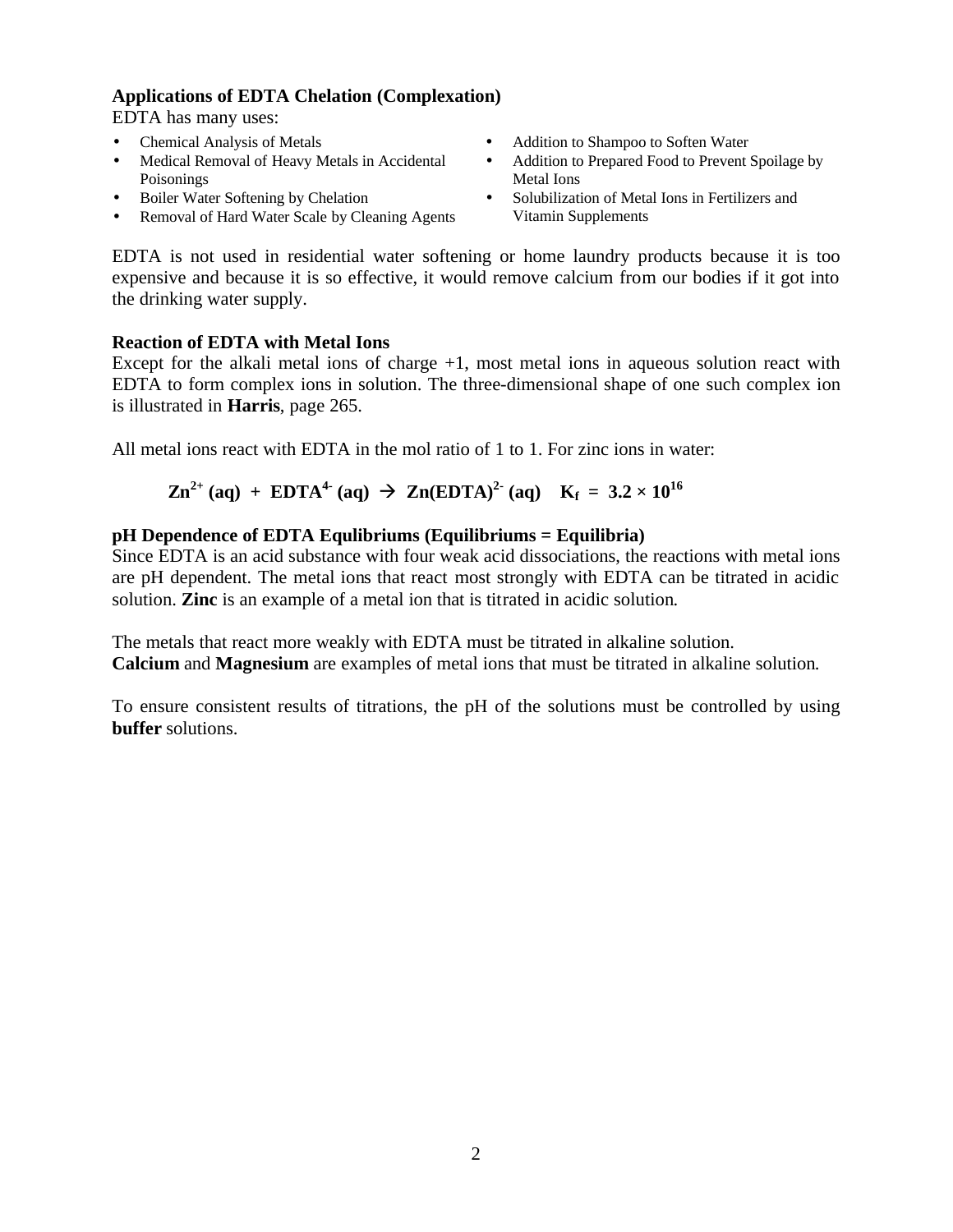#### **Sample Calculations**

#### **Example 1**

A primary-standard zinc metal ion solution was prepared by dissolving **0.2619 g** of primary-standard-grade zinc metal in dilute HCl and adding distilled water to the mark in a 250 mL  $(0.2500 \text{ L})$  volumetric flask. **Zn MW** =  $65.37 \text{ g/mol}$ 

Calculate the **molarity** of the zinc metal ions in the solution. State the value to 5 places after the decimal point.

#### **Answer**

| Molarity $(M)$ =                      | solute concentration in     |            | amount of solute (mol)      |
|---------------------------------------|-----------------------------|------------|-----------------------------|
|                                       | moles per litre $(mod / L)$ |            | total solution volume $(L)$ |
| Molarity (M) = $0.2619$ g Zn $\times$ |                             | 1 mol Zn   |                             |
|                                       |                             | 65.37 g Zn | 0.2500 L                    |



#### **Example 2**

An EDTA solution of unknown molarity was standardized by titration of **10.00 mL** (**0.01000 L**) samples of the standard zinc ion solution of **Example 1** by the method of this experiment. The mean corrected titration volume of the EDTA solution was **16.25 mL** (**0.01625 L**).

**The reaction between EDTA and all metal ions is 1 mol to 1 mol**.Calculate the molarity of the EDTA solution. State the value to 5 places after the decimal point.

#### **Answer**

| <b>Molarity</b>                   | $\times$ Molarity<br>$\times$ Zinc (mol / L)<br>Volume | 1 mol EDTA                        |                                    |
|-----------------------------------|--------------------------------------------------------|-----------------------------------|------------------------------------|
| EDTA (mol / $L$ )                 | $\text{Zinc}$ (L)                                      | 1 mol Zinc                        | Volume EDTA (L)                    |
|                                   | <b>Calculates</b><br>mol of Zinc                       | <b>Converts to</b><br>mol of EDTA | <b>Converts to</b><br>mol / L EDTA |
| <b>Molarity</b><br>EDTA $(mol/L)$ | $= 0.01000$ L $\times$ 0.01603 mol / L $\times$        | 1 mol EDTA<br>1 mol Zinc          | $0.01625$ L                        |

**Molarity of EDTA** = **0.00987 M**

#### This Section Continues on the Next Page  $\rightarrow$

#### **Sample Calculations (Cont.)**

#### **Example 3**

A zinc supplement tablet containing (nominally) about **10 mg** of zinc ion was added to water and titrated with  $0.01000 \text{ M } (= 0.01000 \text{ mmol } / \text{ mL})$  **EDTA** solution by the method of this experiment. The corrected titration volume of the EDTA solution was **14.65 mL**.

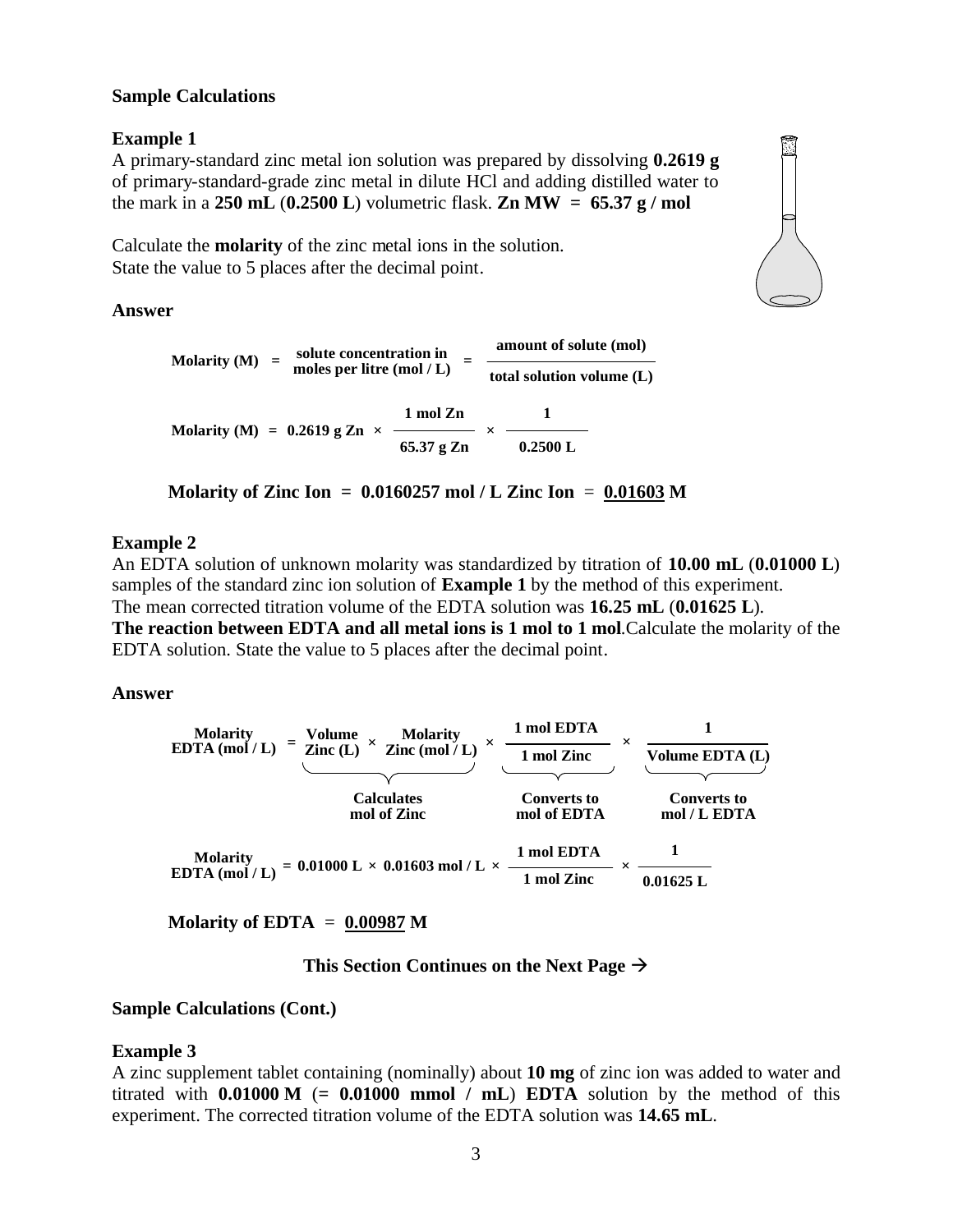Calculate the zinc content of the tablet in **mg** units. State the value to 2 places after the decimal point.

#### **Answer**



**Alternately, use the simplified expression:**

| <b>Mass of Zinc</b> |     | Volume<br>EDTA (mL) $\times$ EDTA (mmol / mL) $\times$ | $65.37$ mg Zinc                  |
|---------------------|-----|--------------------------------------------------------|----------------------------------|
| (mg)                | $=$ |                                                        | 1 mmol Zinc                      |
|                     |     |                                                        |                                  |
|                     |     | <b>Calculates</b><br>mmol of $EDTA = mmol Zn$          | <b>Converts to</b><br>mg of Zinc |

**Note:** The units of the molarity of the EDTA solution may be taken either as **mol / L** or as **mmol** / **mL**. The latter unit is more convenient for this calculation.

**Mass of Zinc (mg) = 14.65 mL × 0.01000 mmol / mL × 65.37 mg Zinc 1 mmol Zinc**

**Mass of Zinc (mg)** = **9.45 mg Zinc**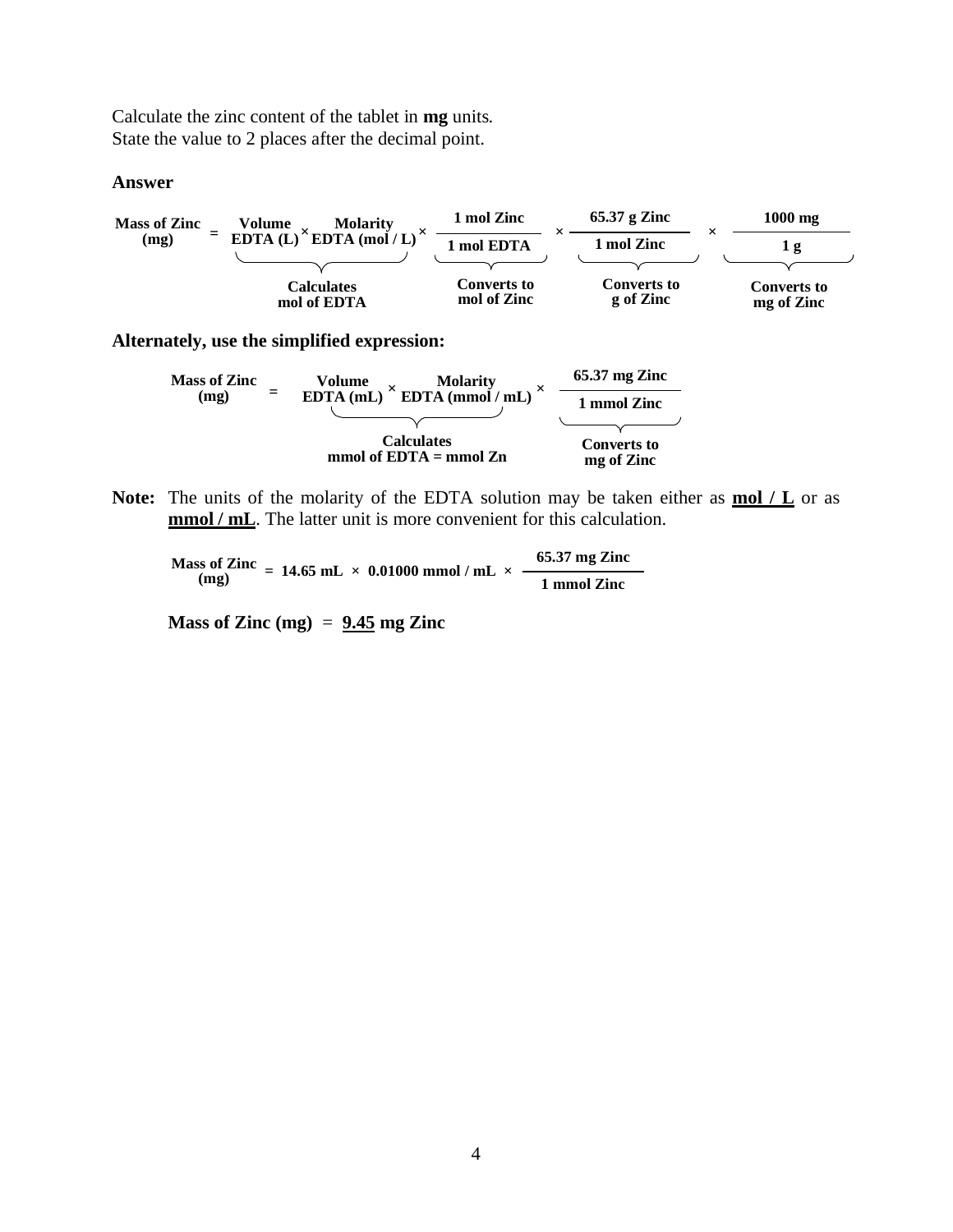| <b>Name</b> |  | Day |  | <b>Start Time</b> |  |
|-------------|--|-----|--|-------------------|--|
|-------------|--|-----|--|-------------------|--|

#### **PRE-LABORATORY PREPARATION**

**To be completed before the laboratory session. To be submitted before beginning the experiment (10 points).**

**Questions:** Answer in the space provided. **Show work**. Your Mohawk College ID Number is **nnnnnXYZ**.

#### **Preparation of a Primary Standard Zinc Ion Solution**

A primary standard solution of zinc ion was prepared by dissolving **0.25YZ g** of primarystandard-grade zinc metal in dilute HCl and adding distilled water in a **250 mL** (**0.2500 L**) volumetric flask.

#### **Zn MW = 65.37 g / mol**

Q-1. Calculate the **molarity** (**mol / L**) of the zinc ion solution in the volumetric flask. (3 points) State the value to 5 places after the decimal point. Show work. See **Example 1** on page 3.

 $0.25YZ$  **g** = <u>g</u>

Zinc Ion Molarity =  $\frac{1}{2}$  mol/L

The PRE-LABORATORY PREPARATION Continues on the Next Page  $\rightarrow$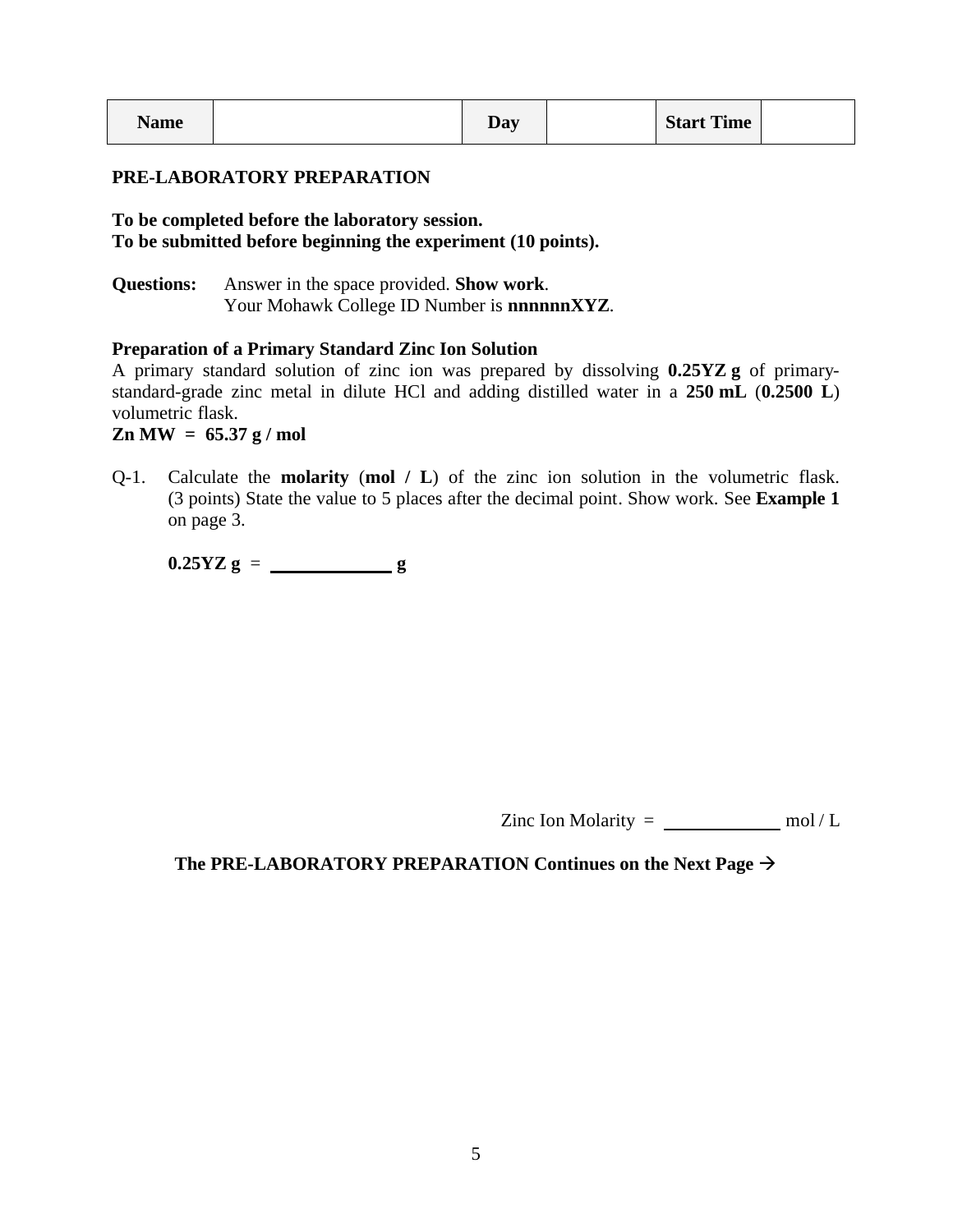### **PRE-LABORATORY PREPARATION (Cont.)**

#### **Standardization of an EDTA Solution**

Repeats of **10 mL** samples of the primary standard zinc ion solution of **Question 1** were titrated with an EDTA solution of unknown molarity by the method of this experiment. The mean corrected titration volume was **15.X5 mL** (**0.015X5 L**). **The reaction between EDTA and all metal ions is 1 mol to 1 mol**.

Q-2. Calculate the molarity (**mol / L**) of the EDTA solution unknown. (4 points) State the value to 5 places after the decimal point. Show work. See **Example 2** on page 3.

| <b>Zinc Ion Molarity (Q-1)</b> = | mol/L $0.015X5L =$ |
|----------------------------------|--------------------|
|----------------------------------|--------------------|

EDTA Solution Molarity =  $\frac{1}{2}$  mol/L

#### **Analysis of a Zinc Supplement Tablet**

A diet supplement tablet containing (nominally) **10 mg** of zinc ion was added to water and titrated with a **0.01000 mmol / mL** EDTA solution by the method of this experiment. The corrected titration volume was **14.Y5 mL**.

Q-3. Calculate the zinc content of the tablet in **mg** units. (3 points) State the value to 2 places after the decimal point. Show work. See **Example 3** on page 3.

**14.Y5 mL EDTA** = **mL EDTA**

Zinc Content of the Tablet (mg) = mg

# **PRE-LABORATORY PREPARATION Total = / 10**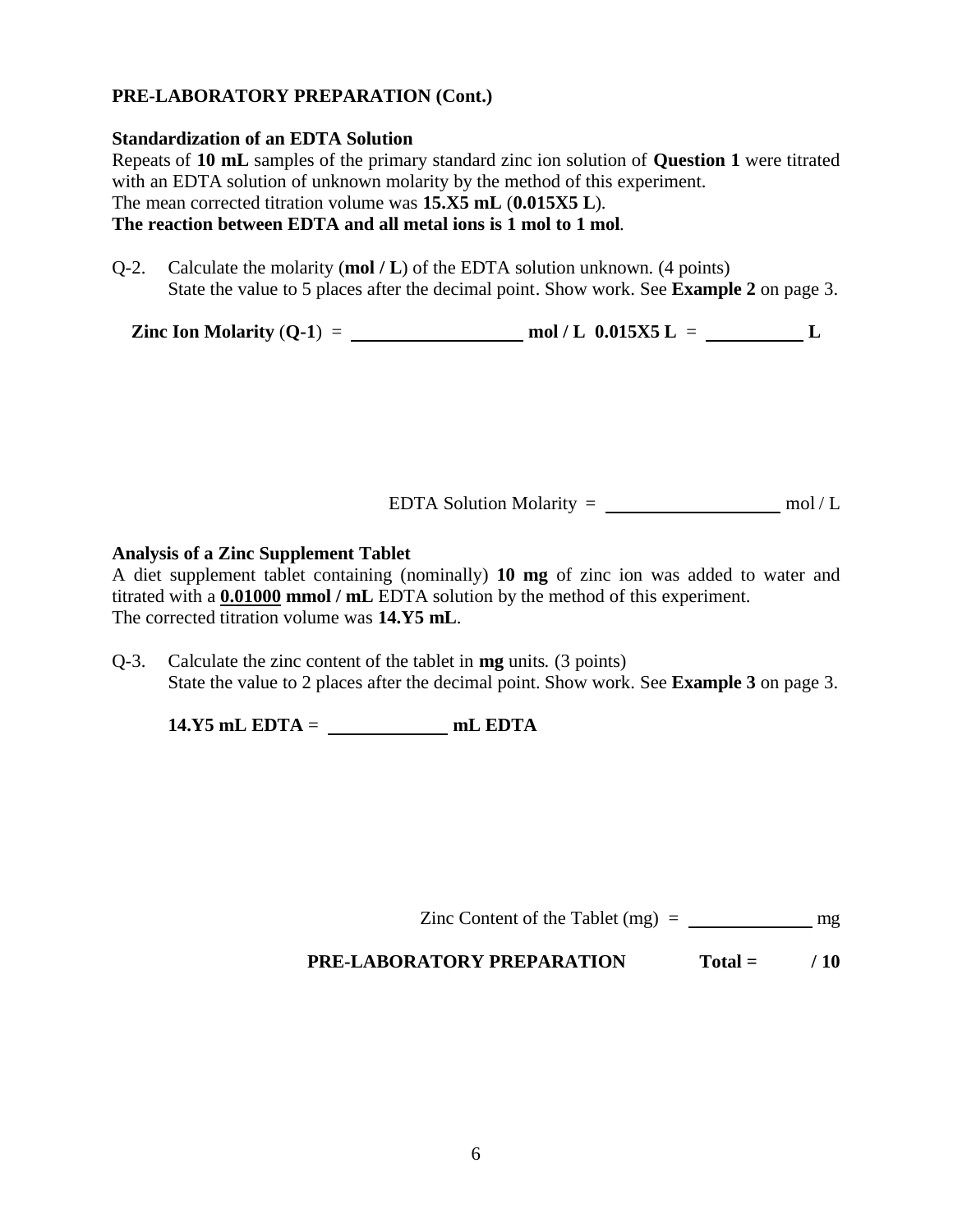### **PROCEDURE**

Ensure that the fume hood fans are switched **ON** and are operating.

There are no special disposal instructions for this experiment. All solids and solutions may safely be disposed of by way of the municipal solid waste containers or the sinks. When using a sink for disposal of zinc ion solution or EDTA solution, run the cold municipal tap water at the same time.

#### **A. Preparation of Glassware and Apparatus**

The following **clean** glassware and laboratory apparatus is required for the experiment:

| For each student:                                      |                          | $\Box$ a glass stirring rod $\Box$ all available erlenmeyer flasks |
|--------------------------------------------------------|--------------------------|--------------------------------------------------------------------|
| $\Box$ a 50 mL buret and its stand                     | $\Box$ a small funnel    | $\Box$ a 250 mL volumetric flask and its stopper                   |
| $\Box$ a plastic buret funnel                          | $\Box$ two small beakers | $\Box$ a small watch glass to fit a small beaker                   |
| $\Box$ a weighing bottle and its lid* $\Box$ a spatula |                          | $\Box$ a rubber pipet squeeze bulb                                 |
| $\Box$ a 10 mL transfer pipet                          |                          |                                                                    |

**\*** The instructor may direct you to use a clean, dry weighing boat instead of the weighing bottle.

- A-1. Clean the glassware and apparatus if necessary with a 1 % solution of detergent in warm water. See **Cleaning and Drying of Glassware** on page **Error! Bookmark not defined.**. Rinse the cleaned glassware and apparatus with tap water and then with distilled water. To avoid breakage, do not leave any glassware standing in an unstable position.
- A-2. Dry the spatula (and the weighing bottle and its lid if used) in the oven at 110 or 120  $^{\circ}$ C for 15 minutes. Do not allow the bottle and lid to vacuum seal.
- A-3. **Carefully** remove your spatula, your weighing bottle, and its lid from the oven on to a heat proof pad. Take them to your bench position and allow them to cool to room temperature before using them.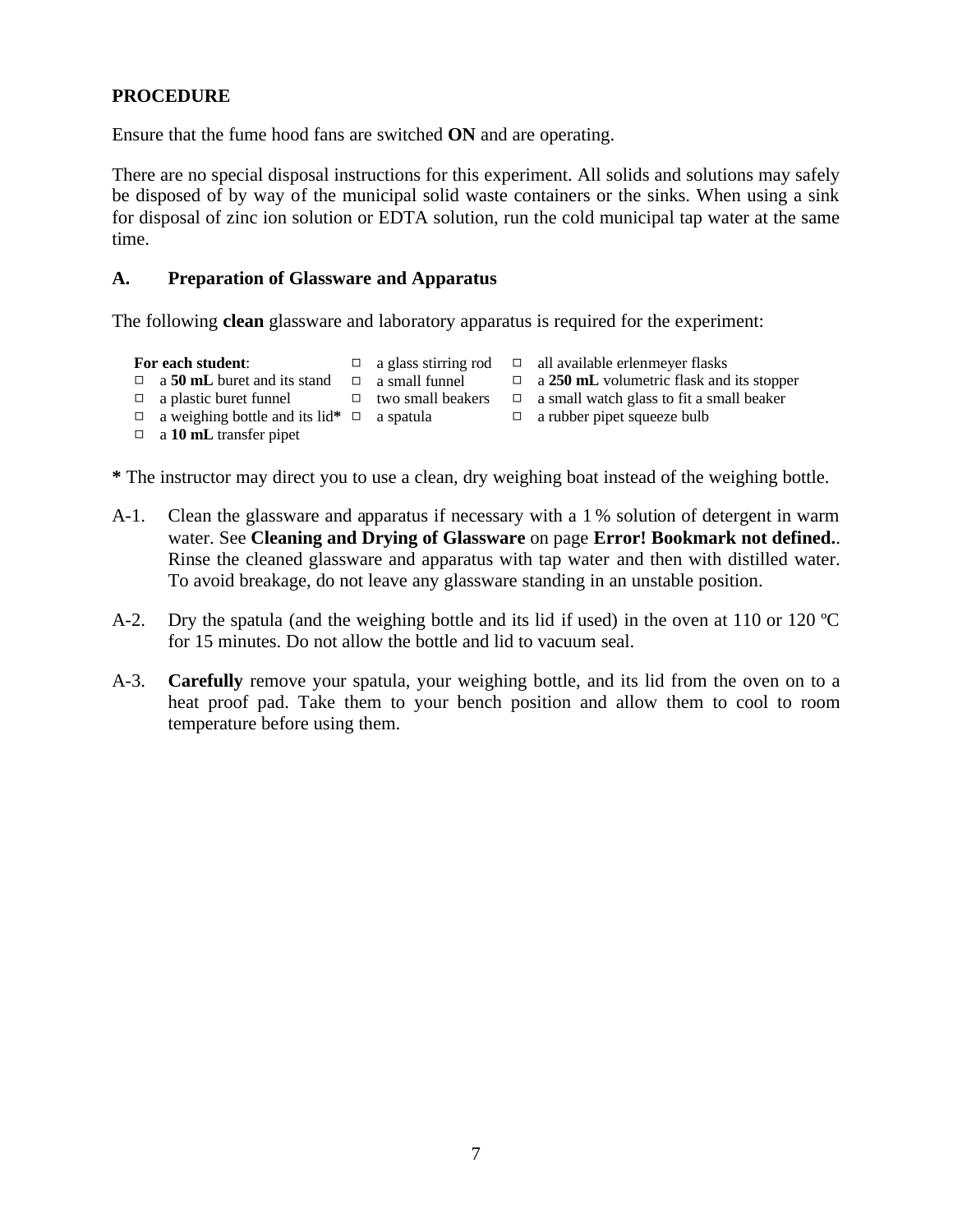#### **B. Preparation of a Primary Standard Solution of Zinc Ions**

- B-1. **Label** one of your clean small beakers in such a way that you will be able to identify it later in a crowd of other beakers.
- B-2. Use a **top-loading balance** to place **0.22 - 0.28 g** of primary-standard zinc metal into your clean dry container. **Do not transfer solid over any balance**.
- B-3. Use an **analytical balance** to weigh the container plus the zinc metal. Transfer as much as possible of the zinc metal into your labeled beaker. Reweigh the container and solid residue o the analytical balance.
- B-4. Record the **initial** and **final** mass values **in ink** to **four places** after the decimal point in **Table B** in the **DATA TABLES AND REPORT** section. This is a weighing by difference.
- B-5. Add distilled water to about the **20 mL** mark of the labeled beaker with the zinc metal in it.
- B-6. **Be sure the fume hood fan is operating**. **In the fume hood** use a graduated cylinder or a dispenser as instructed to measure about **10 mL** of **6 M** hydrochloric acid (dilute HCl) and carefully add this to the zinc metal in your beaker. (**Caution: hazardous**).
- B-7. **Stay in the fume hood**. A reaction will occur, and bubbles of hydrogen gas will be seen. **Cover the beaker with your clean watch glass**.

Set the covered beaker and its contents to heat gently on one of the hot-plates set **in the fume hood**. The heat control must be on a **low** setting. **Do not boil away all of the liquid**.

- B-8. If the zinc metal does not fully dissolve or ceases to react with the acid (if gas bubbling stops), add **small** portions (**2 to 3 mL**) of acid until it is all dissolved. The resulting solution of zinc ions may then be removed from the fume hood. (**Caution:** hot beaker.)
- B-9. Use a clean funnel and a wash bottle to transfer the solution **quantitatively** from the beaker, into your clean **250 mL volumetric flask**. Rinse the beaker and the funnel with distilled water, adding the wash water to the volumetric flask.
- B-10. Add distilled water to the flask to about one cm below the mark line. Fill the flask to the mark line using a dropper pipet.
- B-11. Stopper the flask with a clean stopper. Hold the stopper in place with one hand. Turn the flask over **slowly** at least **17 times** to ensure that the solution is completely uniform.
- B-12. Clean your small beaker if necessary for the next part of the procedure.

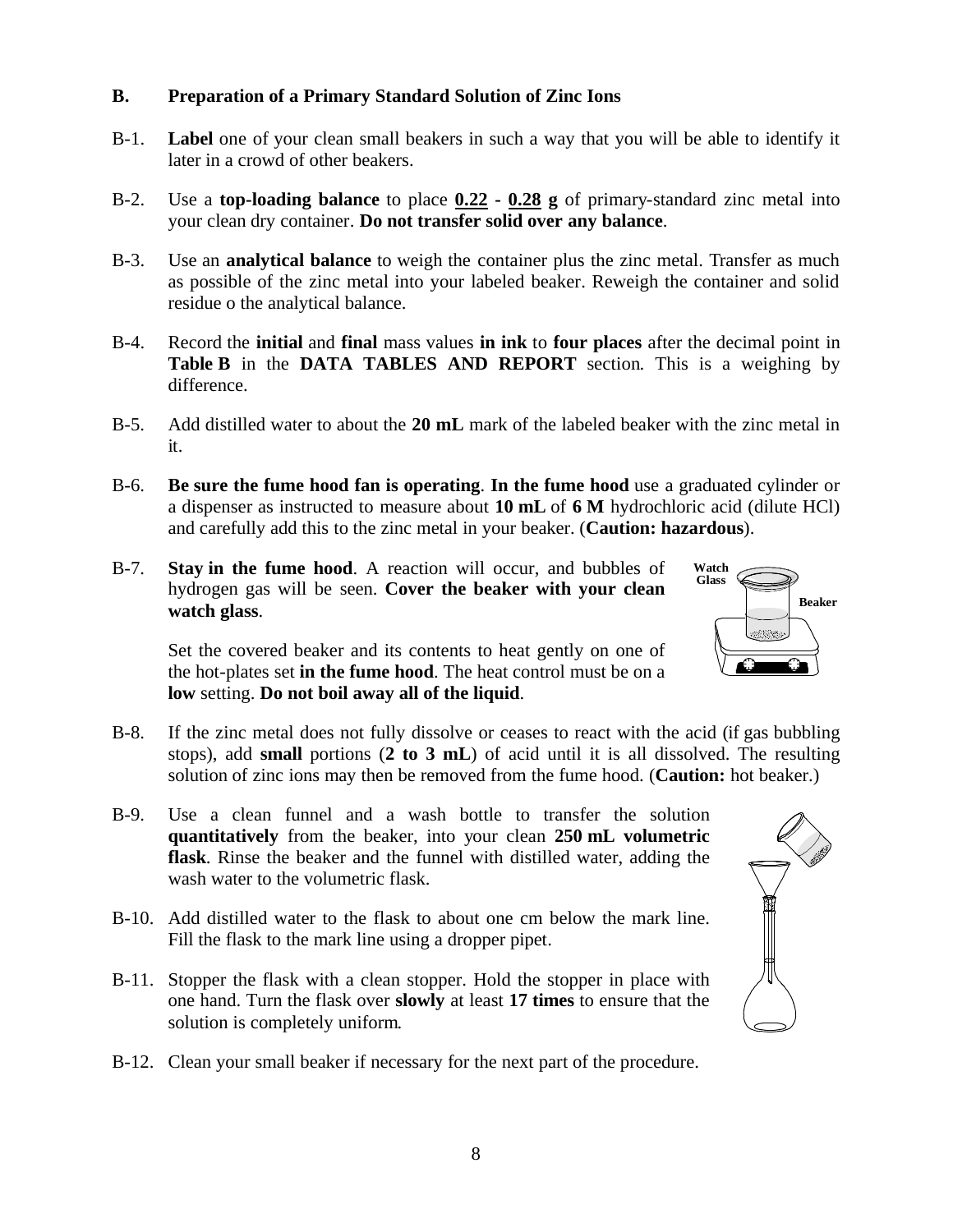### **C. Buret Preparation**

- C-1. Take your buret stand and your **50 mL** buret to your bench station. You should also have a clean **10 mL** volumetric transfer pipet, a plastic buret funnel if needed, two small beakers and at least three erlenmeyer flasks. Dry the outside of the buret, the pipet, the beakers and the flasks.
- C-2. Assemble the buret **securely**, and check that the buret tap is working. Drain the buret and pipet upside down in the buret stand. Check that the inner walls of the buret and the transfer pipet are clean and that the capillary tips are not broken or plugged. **It is not possible to do a good analysis with dirty glassware**.
- C-3. **Label** one clean small beaker to be used for the supplied EDTA solution. Into this beaker, pour about **20 mL** of the EDTA solution, using the beaker volume markings. Record the code number of the EDTA solution in **Table E** in the **DATA TABLES AND REPORT** section.
- C-4. Rinse the inside walls of the beaker with the EDTA solution. Pour the solution into the buret, rinsing the inner walls of the buret with the solution. Drain some of the solution out through the tip of the buret into a waste beaker or flask.

Rinse the small plastic buret funnel also, if it is to be used.

C-5. Repeat the entire rinse process and collect the rinse solution again. The third time, take a larger volume in the beaker and fill the buret to near the **0.00 mL** mark, **clearing the tip of air bubbles**.

Discard all of the rinse solution portions collected in the waste vessel into a sink with the cold water tap running.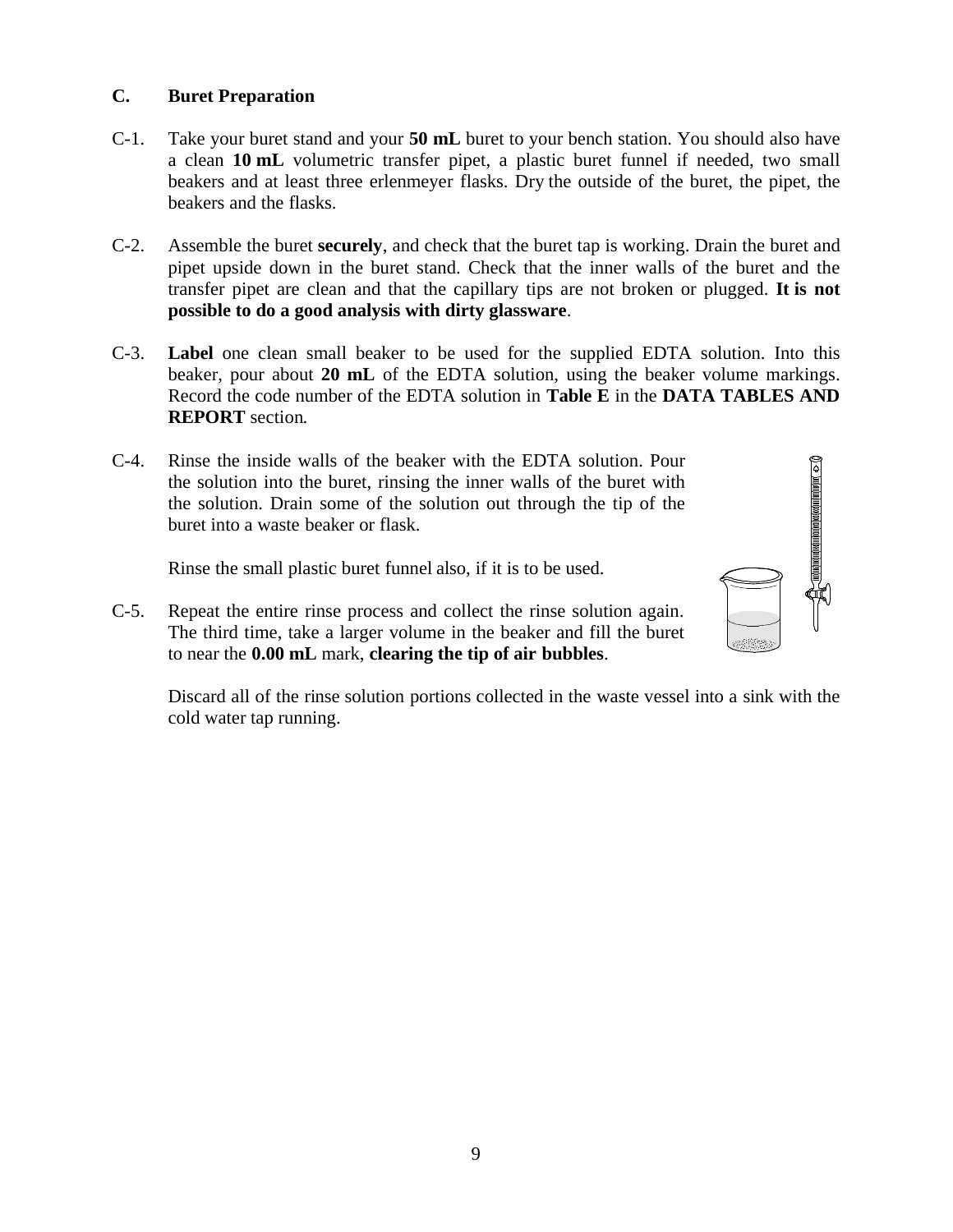#### **D. Pipet Preparation and Pipetting of Portions of the Standard Zinc Solution**

- D-1. **Label** another clean small beaker to be used with your standard zinc solution from the **250 mL** volumetric flask. Rinse this beaker with about a **20 mL** volume of zinc solution from your volumetric flask. Use this portion of the solution to rinse out the **10 mL** transfer pipet as well. Collect these rinse portions in a waste beaker or flask.
- D-2. Repeat the rinsing and collect the rinse portions again. On the third refill, take about **40 mL** to **50 mL** of the zinc solution into the beaker. Discard all of the rinse solution portions collected in the waste vessel into a sink with the cold water tap running.
- D-3. The erlenmeyer flasks for the titrations must be clean but the insides need not be dry. **Check that your squeeze bulb is clean and dry inside**.
- D-4. Transfer by pipet one **10.00 mL** portion of the standard zinc solution from its beaker into each of three clean erlenmeyer flasks. Remember to wipe off the tip of the pipet before the transfer. If you are unsatisfied with your pipetting technique in any transfer, discard the sample in that erlenmeyer flask, rinse the flask well with distilled water, and do it again.

**Never transfer by pipet directly from a volumetric flask or a storage bottle. Always use a beaker or some other intermediate vessel.**



- D-5. Add to each erlenmeyer flask:
	- a. Distilled water approximately to the **20 mL** mark.
	- b. About **5 mL** of **pH 5.5** buffer solution.
	- c. Three (**3**) drops of **xylenol orange** indicator solution.
- D-6. **Mix well**. The indicator colour should be **red** at this point. Xylenol orange is **red** when complexed with zinc at pH 5.5. It is **yellow** when it has been displaced from the zinc by EDTA at the end-point of the titration.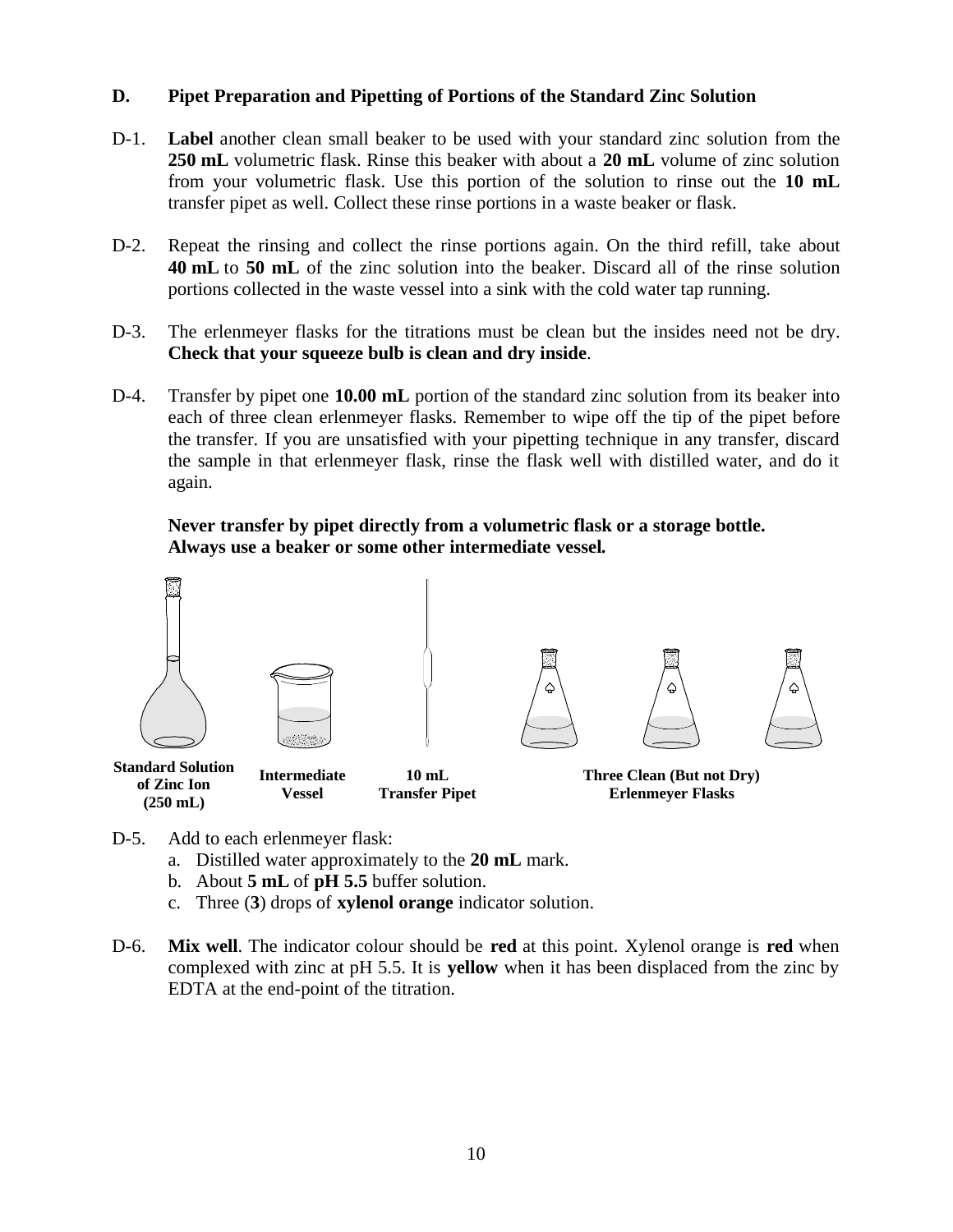#### **E. Standardization of an EDTA Solution.**

- E-1. Using a buret reading card, or otherwise, read the starting volume in the buret to 2 places after the decimal point to the nearest **0.05 mL**. Record the value in **Table E** in the **DATA TABLES AND REPORT** section (**Start Volume** of **Trial 1**).
- E-2. Titrate the first sample flask slowly with small addition volumes of the EDTA solution. Place the tip of the buret 1 or 2 cm down into the opening of the flask to avoid any accidental loss of solution. Swirl the flask gently to mix the solutions.
- E-3. When a **yellow** colour begins to appear in the flask, decrease the volumes of the additions. Add solution slowly, one or two drops at a time, washing down the inside walls of the flask and the buret tip with a stream of distilled water from your wash bottle from time to time.



The end-point colour of the titration is when the **red** colour changes to **yellow**.

- E-4. Record the final volume reading to 2 places after the decimal point to the nearest **0.05 mL** in **Table E** (**Final Volume** of **Trial 1**). Determine the titration volume of **Trial 1** and record this in **Table E**.
- E-5. Repeat titrations are expected to have the same titration volume to the end-point. In the following trials you can add all but the final **1 mL** rapidly, using the first titration volume as a guide. Record all volumes in **Table E**.

Continue doing trials until you have **three** acceptable trial titration volumes within a range of no more than **0.20 mL**.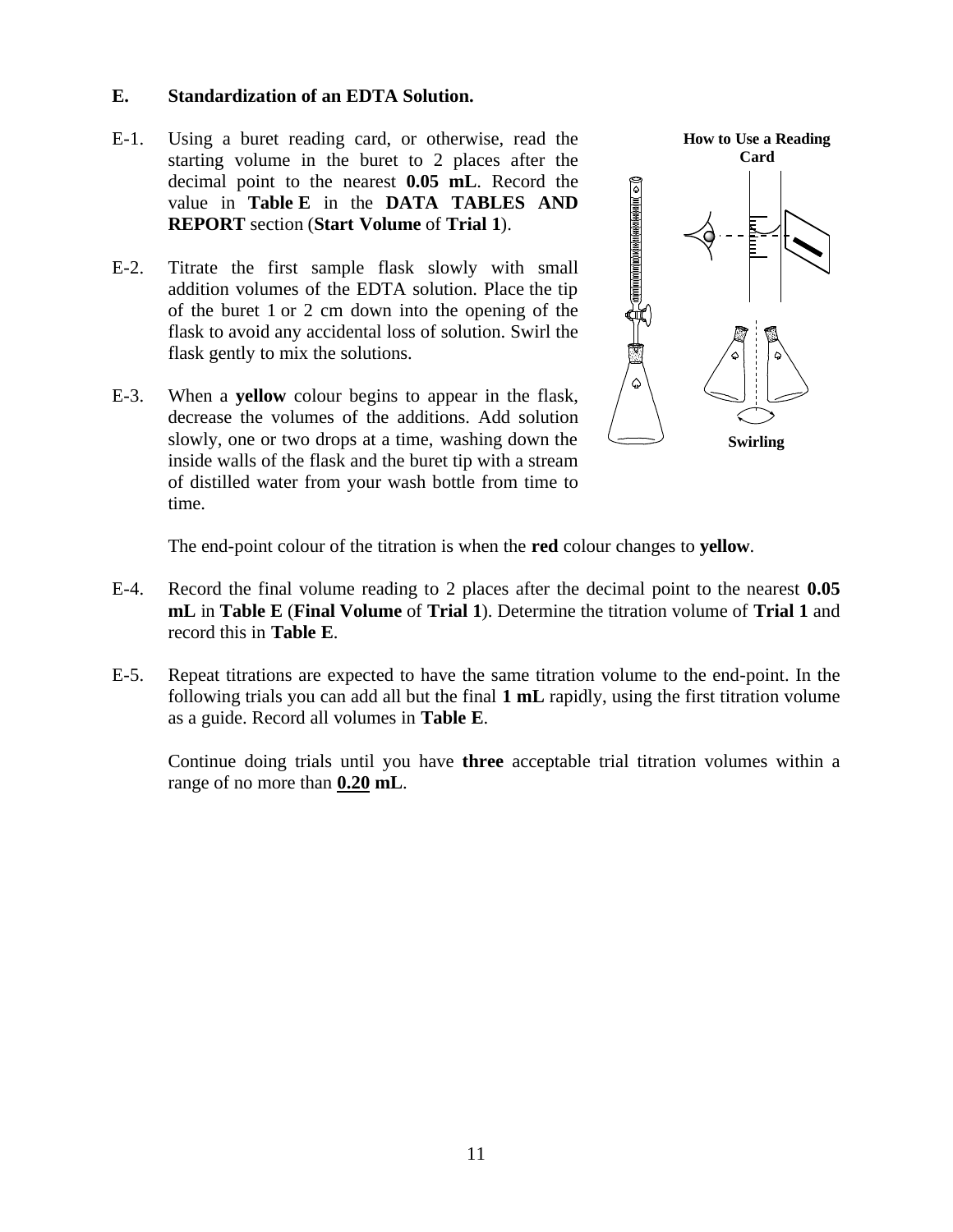#### **F. End-Point Indicator Correction**

F-1. Determine an end-point indicator volume correction (**indicator blank**) as follows. Add **25 mL** of distilled water to a clean erlenmeyer flask. Add five (**3**) drops of indicator solution and **5 mL** of the buffer solution without any zinc being present. **If** the solution is **yellow** (end-point colour), the indicator blank is zero, **0.00 mL**.

**If** the solution is **red**, possibly due to impurity metal ions, determine by a titration, the volume of EDTA solution required to produce the same **yellow** colour you used for your end-point recognition during the procedure. This should be a very small volume; e.g. **0.05 mL** or **0.10 mL**. Record the indicator blank volume measurements to 2 places after the decimal point in **Table E**.

F-2. **When you have completed titrating but before you begin the next section**, show the instructor your titration values and have your data table initialled by the instructor.

**Leave the EDTA solution in the buret.** It will be used for **Part G**.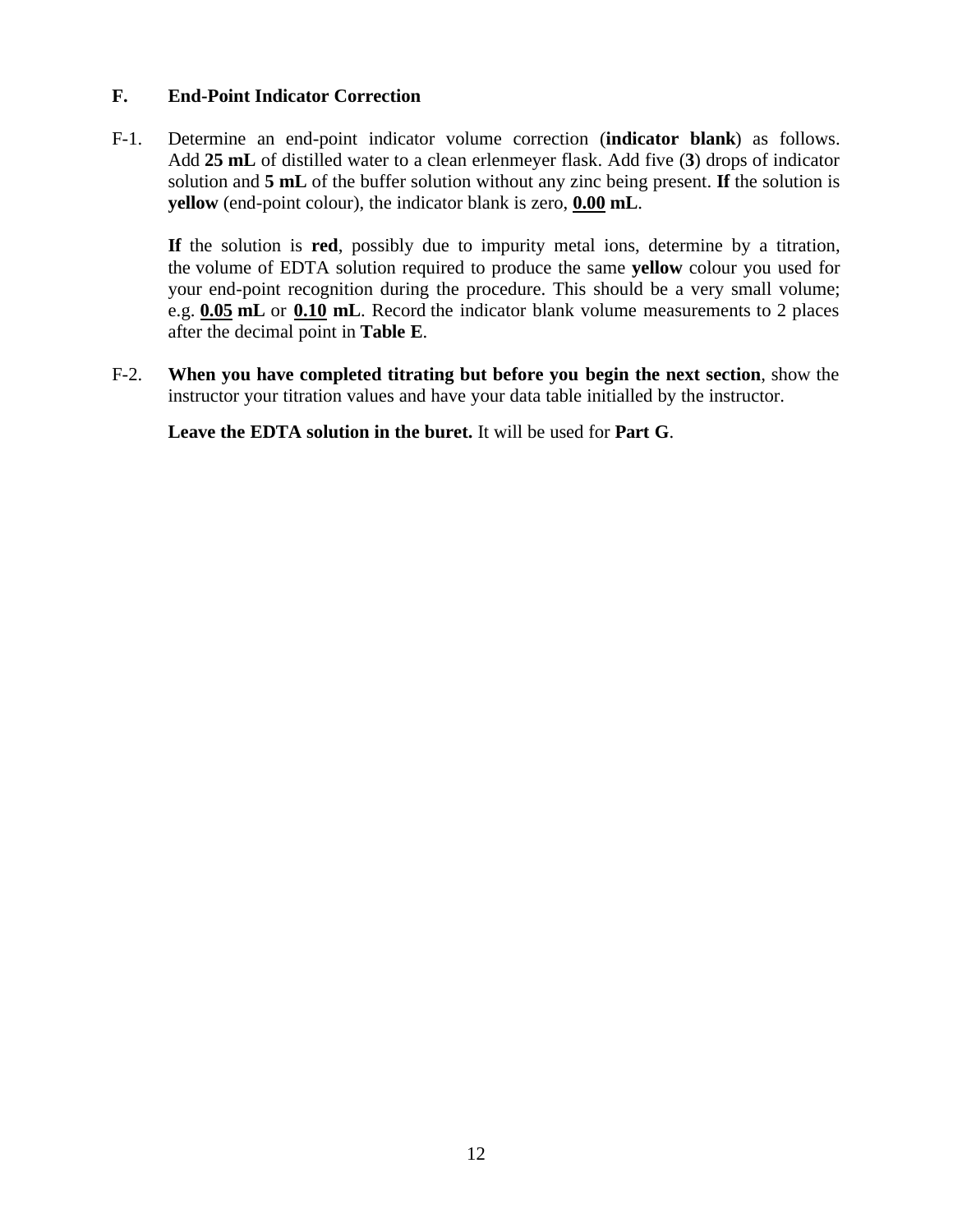### **G. Quality Control Analysis of Zinc in a Supplement Tablet**

The instructions are based on a target of **10 mg** of zinc per supplement tablet (**Jamieson Brand**). If the samples differ from this zinc in content, amend the procedure accordingly.

Jamieson brand tablets are convenient for this analysis because they disintegrate rapidly in cold water. Tablets of other brands that have been investigated do not disintegrate rapidly, and are difficult to titrate.

- G-1. Record the brand name, nominal zinc content (mg) and a brief description of the tablets in **Table G** in the **DATA TABLES AND REPORT** section.
- G-2. Place **one** (**1**) zinc tablet into a clean erlenmeyer flask. Add about **20 mL** of distilled water, using the beaker volume markings. Heat the contents gently on a warm (not hot) hot plate if necessary for a few minutes until the tablet disintegrates. The tablet will not dissolve totally.

**Note:** It might be thought that a filtration of the solution would be useful here. However, trials performed in 2007 showed that the titration results after a filtration step were much lower in volume and more variable. The reason for this observation is unknown.

- G-3. Add **5 mL** of the **pH 5.5** buffer solution and **three** (**3**) drops of **xylenol orange** indicator solution to the flask. Mix well. The solution in the flask should be **red** in colour.
- G-4. Refill your buret with EDTA solution as necessary. Record the start volume reading to 2 places after the decimal point to the nearest **0.05 mL** in **Table G** (**Start Volume** of **Trial 1**).
- G-5. Titrate as in **Part E**, to the **red**-to-**yellow** end-point colour change. Record the final volume reading to 2 places after the decimal point to the nearest **0.05 mL** in **Table G** (**Final Volume** of **Trial 1**).
- G-6. Repeat until you have are confident that you have satisfactory titration results for three (**3**) tablets. Save the final flask as a comparison in order to determine an indicator blank correction.

There is no way to predict whether the tablets have the same zinc content, so setting an acceptable range is not possible.

- G-7. Determine an end-point indicator volume correction (**indicator blank**) as in **Part F**. Add enough insoluble, inert solid calcium sulphate to the flask to make it look like the amount of solid in your final tablet titration flask. Record the indicator blank volume measurements to 2 places after the decimal point in **Table G**.
- G-8. Have your data table initialled by the instructor. Clean up. All solutions may be discarded into the sink with the cold water tap running.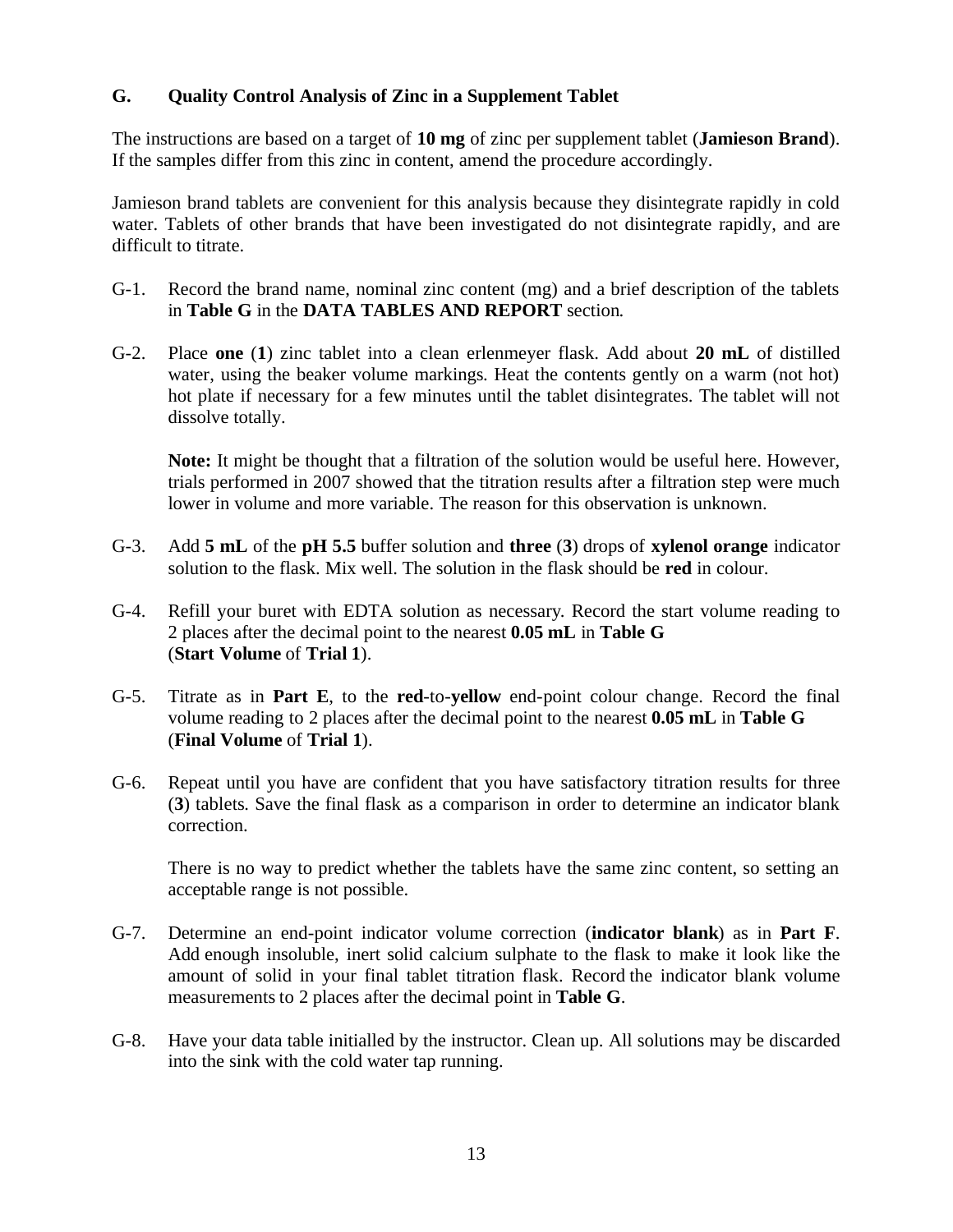# **REPORT**

# **Table B**

- R-1. Enter the mass data for weighing the zinc metal.
- R-2. Calculate the **molarity** (**mol / L**) of the zinc ion solution in the volumetric flask. State the value to 5 places after the decimal point. Show work. See **Example 1** on page 3. Enter the value in **Table B**.

### **Table E**

- R-3. Determine and enter the titration volume and the corrected titration volume for each trial.
- R-4. Calculate the mean corrected volume **for three acceptable trials**. **Circle** the three acceptable trial volumes. Determine and enter the range of the three values.
- R-5. Calculate the molarity (**mol / L**) of the EDTA solution unknown. State the value to 5 places after the decimal point. Show work. See **Example 2** on page 3. Enter the value in **Table E**.

# **Table G**

- R-6. Determine and enter the titration volume and the corrected titration volume for each trial.
- R-7. Calculate the zinc content of each tablet in **mg** units. **Use 0.01000 M for the EDTA**. State the values to 2 places after the decimal point. Enter the values in **Table G**. Show work for one trial. See **Example 3** on page 3.
- R-8. Calculate and enter in the Table the mean experimental zinc content of the three tablets (**mg**). State the value to 2 places after the decimal point.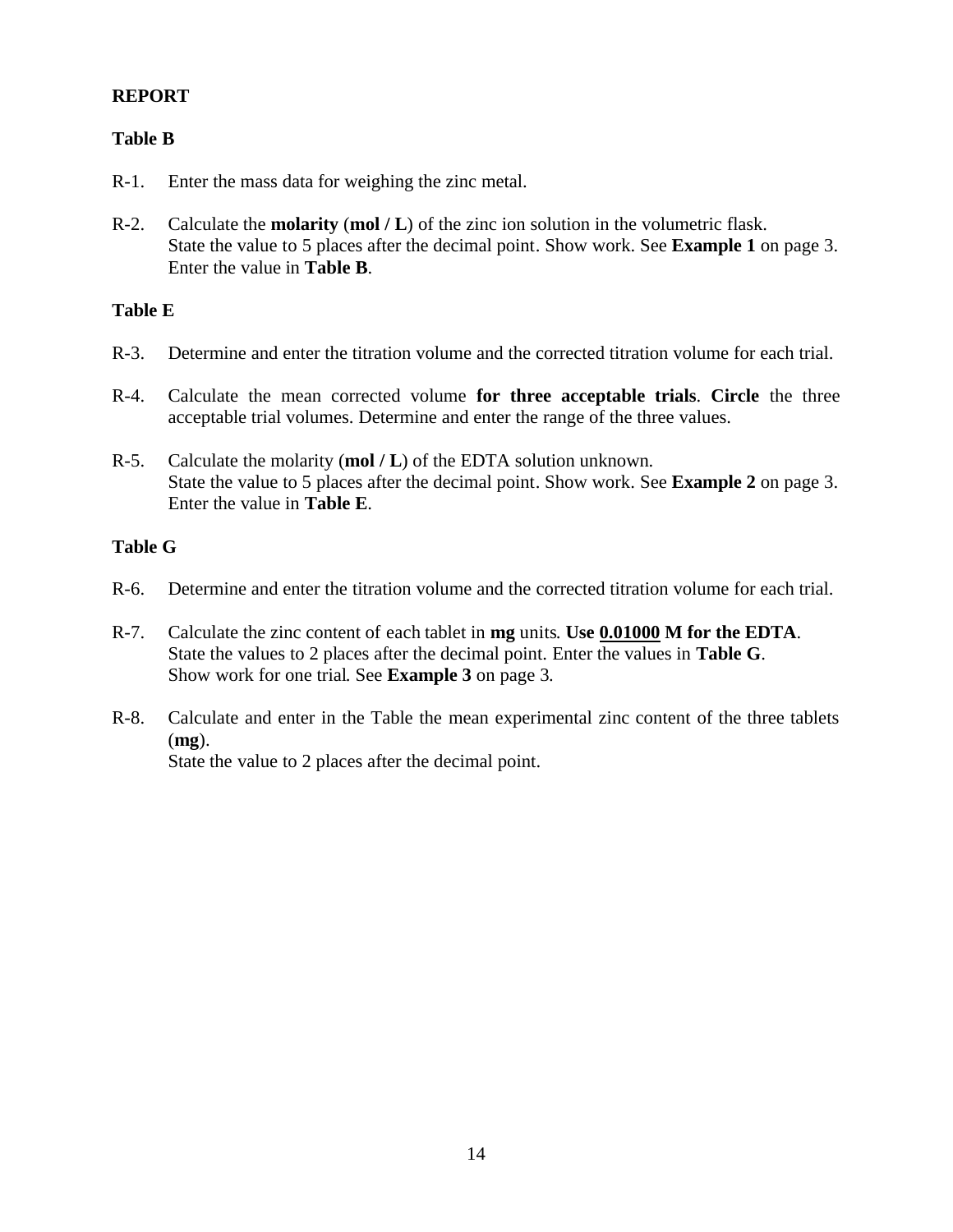| <b>Name</b> |  | Day |  | <b>Start Time</b> |  |
|-------------|--|-----|--|-------------------|--|
|-------------|--|-----|--|-------------------|--|

#### **DATA TABLES AND REPORT**

The following **Tables** are to be used for recording observations and measurements. Measured values are to be recorded in the heavily shaded cells **IN INK**. Leave this page open on your bench during the experiment period. Have it initialed by the instructor on completing each section.

The completed and initialed **DATA TABLES AND REPORT** section must be handed in along with any additional pages you may submit as your report.

#### **Table B: Preparation of a Primary Standard Solution of Zinc Ions**

#### **Target Mass: 0.22 - 0.28 g Volume of Flask: 250 mL (0.2500 L)**

#### **Weighings of Zinc Metal (In Ink) to Four Places After the Decimal Point**

| Weighing Bottle + Solid $(g)$ | Weighing Bottle + Residue $(g)$ | Mass of Zinc Metal $(g)$ |
|-------------------------------|---------------------------------|--------------------------|
|                               |                                 |                          |
|                               |                                 |                          |

# **Instructor's Initials: (5 points)**

Calculate the experimental molarity (**mol / L**) of the zinc ion solution in the volumetric flask. (5 points) State the value to 5 places after the decimal point. Show work. See **Example 1** on page 3.

Experimental Molarity of the Zinc Ion Solution (mol / L) = mol / L

The DATA TABLES AND REPORT Section Continues on the Next Page →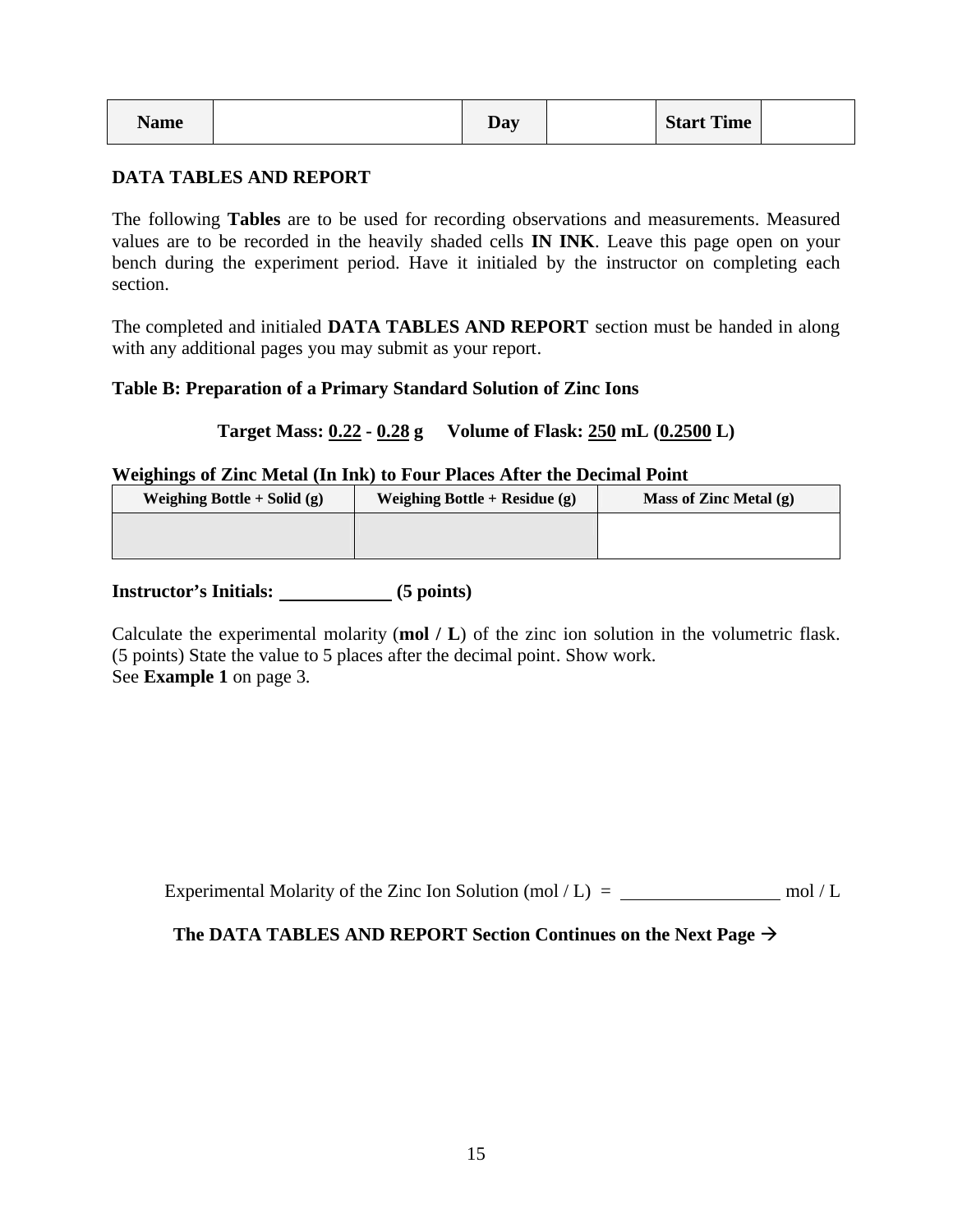#### **DATA TABLES AND REPORT (Cont.)**

**Table E: Standardization of an EDTA Solution**

Code of EDTA Solution: <u>Zinc Ion Molarity</u> (Table B): = \_\_\_\_\_\_\_\_\_\_ M

**Portion Volume of Zinc Solution = 10.00 mL = 0.01000 L**

**End-Point Indicator Volume Correction (Indicator Blank)**

**Final mL - Start mL = mL**

**Titration Volumes (In Ink to 2 places after the decimal point)**

|                                                        | <b>At Least Three Trials are Mandatory</b><br><b>Additional Trials Only if Necessary</b> |                |         |                |         |         |  |  |
|--------------------------------------------------------|------------------------------------------------------------------------------------------|----------------|---------|----------------|---------|---------|--|--|
|                                                        | <b>Trial 1</b>                                                                           | <b>Trial 2</b> | Trial 3 | <b>Trial 4</b> | Trial 5 | Trial 6 |  |  |
| <b>Final Volume (mL)</b>                               |                                                                                          |                |         |                |         |         |  |  |
| <b>Start Volume (mL)</b>                               |                                                                                          |                |         |                |         |         |  |  |
| <b>Titration Volume (mL)</b>                           |                                                                                          |                |         |                |         |         |  |  |
| <b>Indicator Blank Volume (mL)</b>                     |                                                                                          |                |         |                |         |         |  |  |
| <b>Blank Corrected</b><br><b>Titration Volume (mL)</b> |                                                                                          |                |         |                |         |         |  |  |

**Instructor's Initials on Completion of Titrations: (10 points)**

Mean Corrected Titration Volume of **Three** Acceptable Trials (Within a Range of **0.20 mL**) **Circle the Acceptable Trials**. State to 2 Places After the Decimal Point.

 $Mean Volume = \_$  mL  $Range = \_$  mL

Calculate the experimental molarity (**mol / L**) of the EDTA solution unknown. (5 points) State the value to 5 places after the decimal point. Show work. See **Example 2** on page 3.

Experimental Molarity of the EDTA Solution = mol / L

The DATA TABLES AND REPORT Section Continues on the Next Page →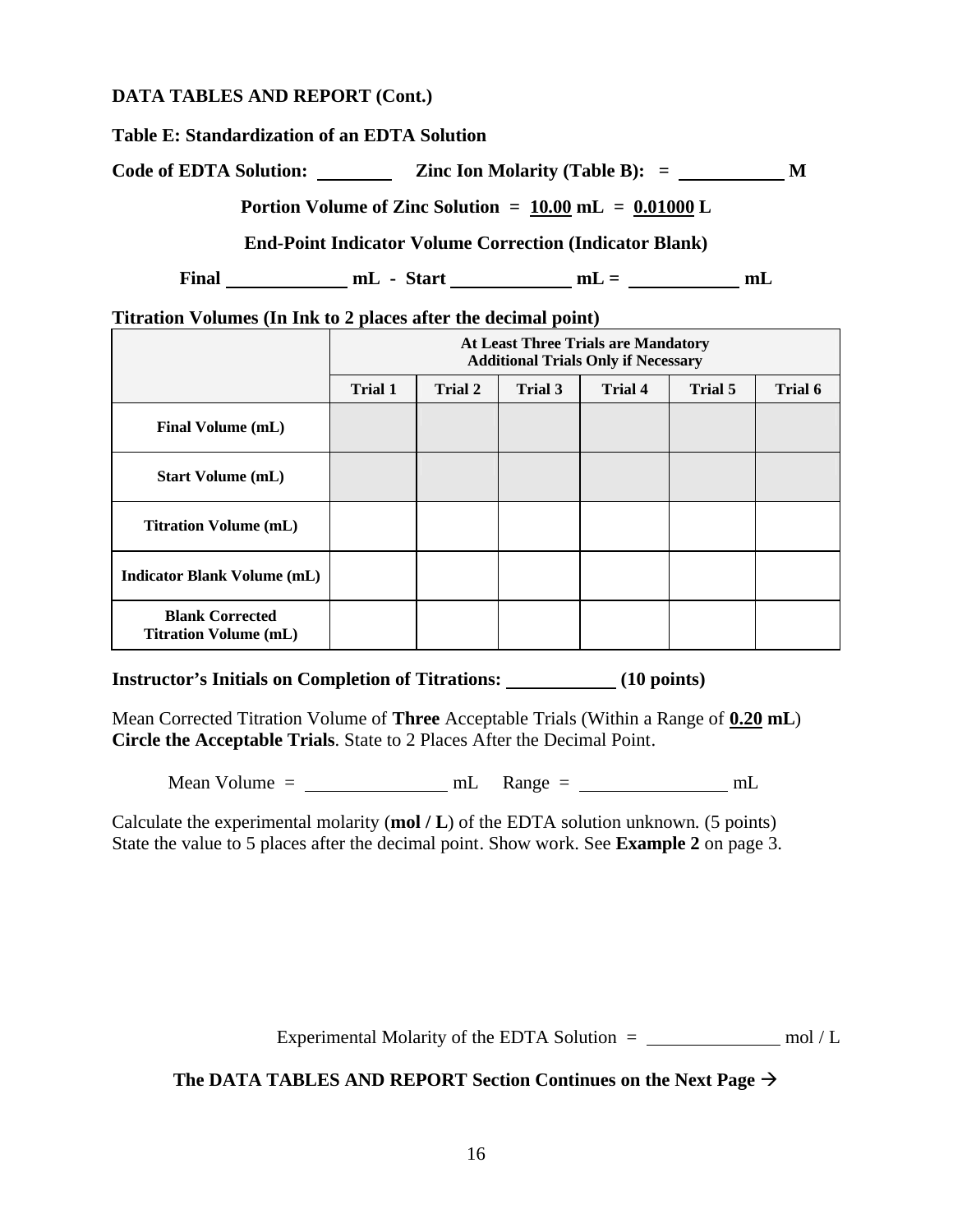| <b>Name</b> |  | $\mathbf{v}$ |  | <b>Start Time</b> |  |
|-------------|--|--------------|--|-------------------|--|
|-------------|--|--------------|--|-------------------|--|

#### **DATA TABLES AND REPORT (Cont.)**

**Table G: Quality Control on Zinc Supplement Tablets**

#### **Description of the Zinc Supplement Tablet Unknown**

| Brand Name and Description of the Zinc Supplement Tablet Unknown | <b>Nominal Zinc Content (mg)</b> |
|------------------------------------------------------------------|----------------------------------|
|                                                                  |                                  |
|                                                                  |                                  |

#### **EDTA Solution Molarity For Calculation = 0.01000 M**

#### **End-Point Indicator Volume Correction (Indicator Blank)**

**Final mL - Start mL = mL**

**Titration Volumes and Calculated Zinc Content**

|                                                                                               | <b>At Least Three Tablet Titrations are Mandatory</b><br><b>Additional Tablets Only if Necessary</b> |                                                                        |  |  |  |  |  |  |  |  |
|-----------------------------------------------------------------------------------------------|------------------------------------------------------------------------------------------------------|------------------------------------------------------------------------|--|--|--|--|--|--|--|--|
|                                                                                               | <b>Tablet 1</b>                                                                                      | Tablet 3<br><b>Tablet 4</b><br>Tablet 5<br>Tablet 6<br><b>Tablet 2</b> |  |  |  |  |  |  |  |  |
| <b>Final Volume (mL)</b>                                                                      |                                                                                                      |                                                                        |  |  |  |  |  |  |  |  |
| <b>Start Volume (mL)</b>                                                                      |                                                                                                      |                                                                        |  |  |  |  |  |  |  |  |
| <b>Titration Volume (mL)</b>                                                                  |                                                                                                      |                                                                        |  |  |  |  |  |  |  |  |
| <b>Indicator Blank Volume (mL)</b>                                                            |                                                                                                      |                                                                        |  |  |  |  |  |  |  |  |
| <b>Blank Corrected</b><br><b>Titration Volume (mL)</b>                                        |                                                                                                      |                                                                        |  |  |  |  |  |  |  |  |
| <b>Calculated Experimental</b><br><b>Zinc Content (mg)</b><br>(to 2 places after the decimal) |                                                                                                      |                                                                        |  |  |  |  |  |  |  |  |

# **Instructor's Initials on Completion of Titrations:** (5 points)

Mean Zinc Content (State to 2 Places After Decimal Point) = mg

# **The DATA TABLES AND REPORT Section Continues on the Next Page**  $\rightarrow$